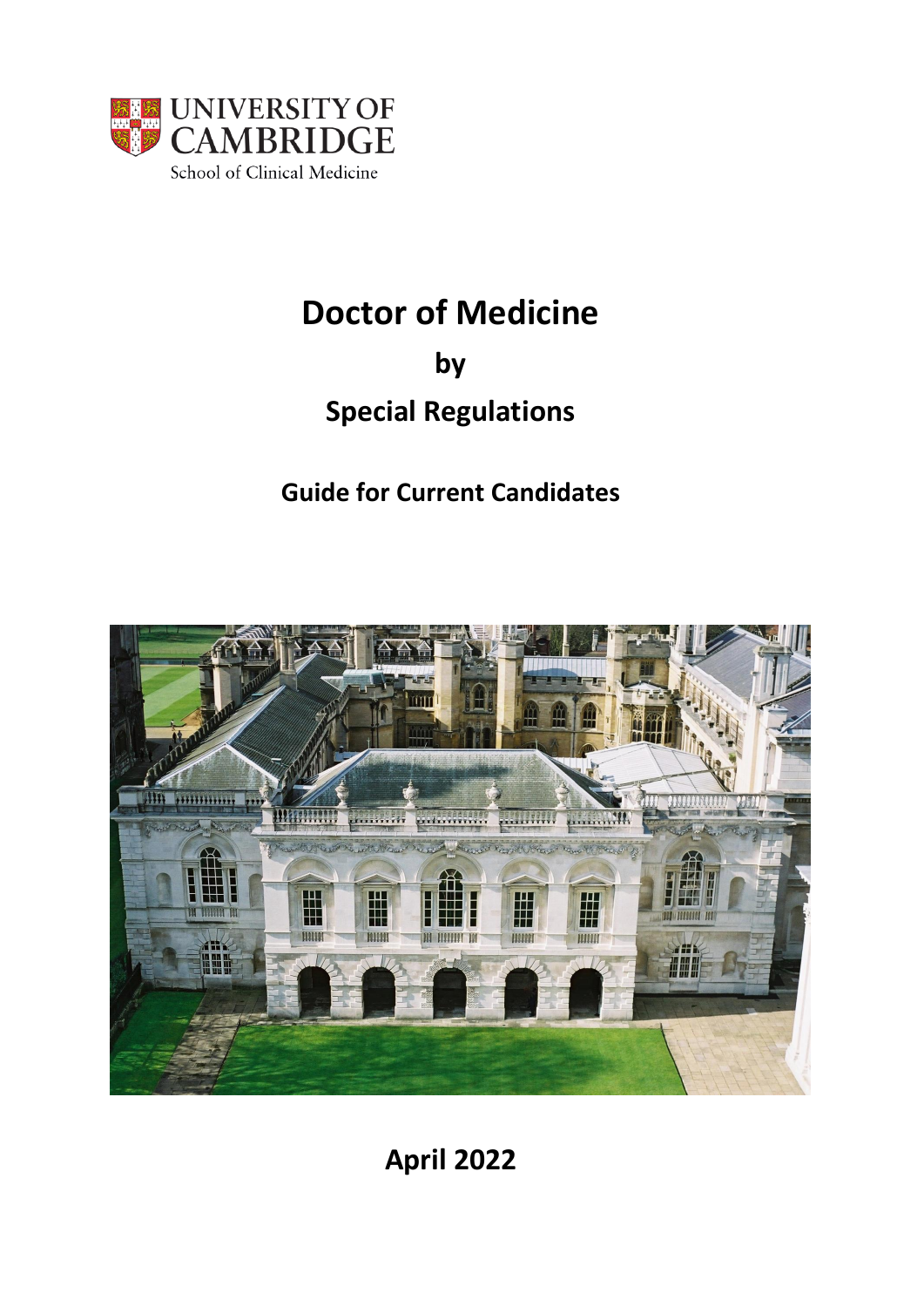## **Your status in the University**

In doing the MD by Special Regulations, you do **not** become a *registered student* of the University and therefore are not eligible to use University resources other than those available to you as an alumnus. Specifically, you are *not* eligible to apply for remote online access to journals held at the University Library. Candidates should instead ensure that their own research institution provides the necessary research facilities. The College at which you matriculated for your primary degree will become the College that will present you for conferment of your MD degree.

## **Supervision**

At the time of application you were required to identify a specific adviser/supervisor at the time of developing the proposal. The adviser agreed to be involved in the work throughout, including planning of studies, advice on problems in data collection, methods of data analysis, advice on the writing of the thesis and reading drafts. The MD Committee recommends regular monthly meeting with the supervisor to keep the research on track and monitor progress.

### **Thesis Submission**

#### **Standard required**

The thesis should consist of original work, carried out by the candidate, and set in the context of previous work in the field. The standard expected is that of a PhD. It should be specially composed and *must give evidence of independent research, observation and reflection*. New discoveries in medicine are not essential, but the substance of the thesis must consist of the candidate's own analysis, observations and experiments. Compilations from the work of others cannot be accepted. There is no objection to incorporation and use within the thesis of results of work already published by the candidate, provided that full reference is given and reprints supplied if possible.

#### **Statistical advice**

Statistical planning by candidates is frequently inadequate. The MD Committee advises candidates to seek expert advice before they embark on their experiments. It is important for candidates to be able to defend the statistical treatment of data in the face of questioning by examiners at the Act

#### **Presentation of original data**

Sufficient original data should be incorporated into the thesis for the examiners to be able to gain a clear idea of what original observations and measurements were made in the work. If necessary, numerical data may be put into an appendix. Although it may be difficult to condense large amounts of data into the text or an appendix, the material given should be detailed enough to enable examiners and others to follow the working out of results from the raw data, and to understand how the conclusions were arrived at. Detailed specimen calculations may be necessary. It is not acceptable, for example, to refer to a statistical computer program without describing the statistical methods used.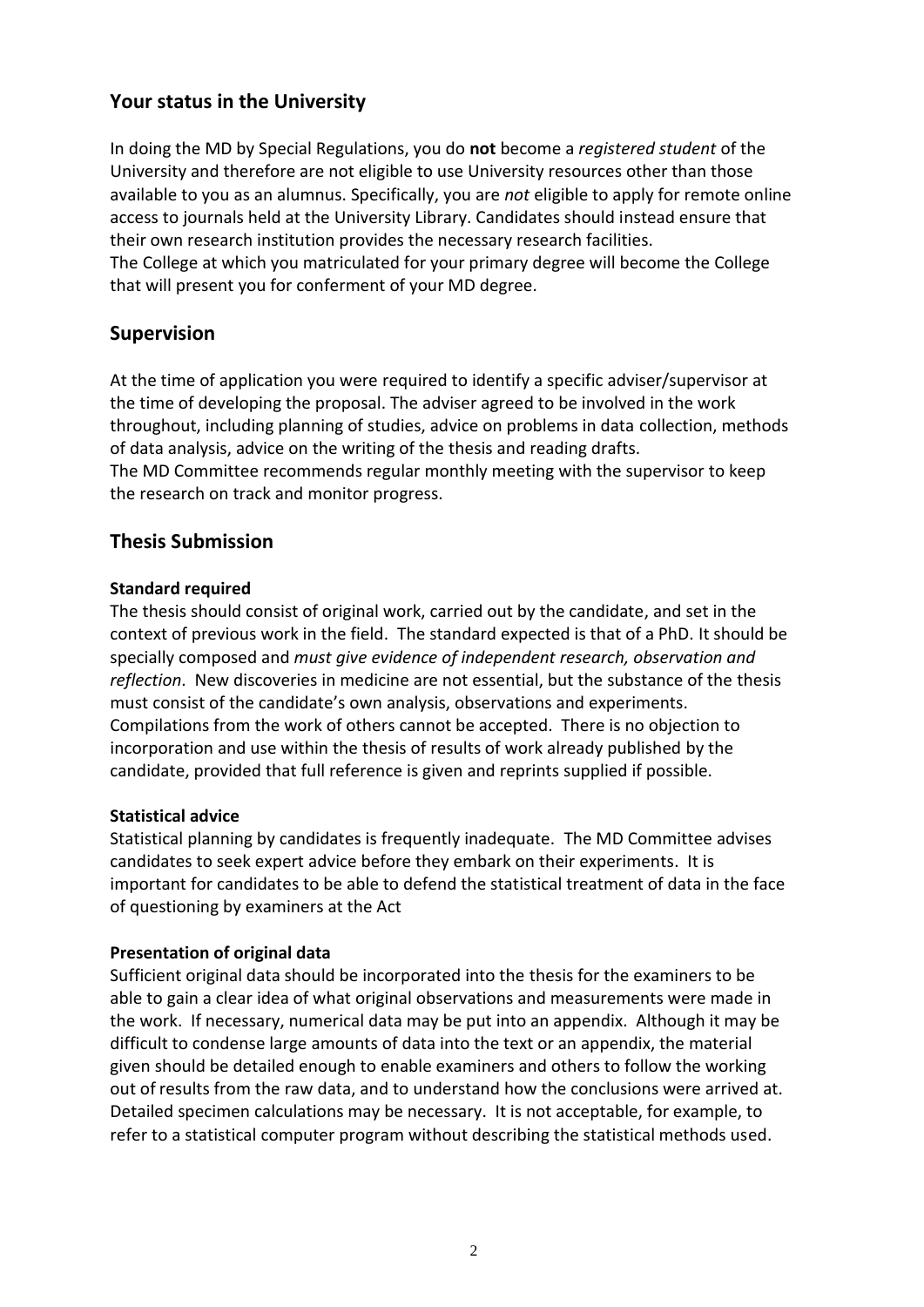#### **Deadline for submission**

The thesis must be submitted **within 6 years** of being granted approval to proceed, unless given special permission by the Degree Committee (paragraph 8 of the Regulations), on the recommendation of the MD Committee, to delay submission until a later date. It is essential that the work, on submission, is interpreted in the light of the latest developments in the field and that the reference list contains the most recently published work.

#### **Format**

While not seeking to impose rigid limits, the MD Committee advises candidates that theses should not normally exceed 60,000 words (excluding references, captions and notes), and that many excellent theses are much shorter than this.

It is suggested that the thesis should follow the usual format:

- Short summary/abstract
- Table of contents
- List of abbreviations used
- Acknowledgements
- Introduction to include a statement of the object of the research and a critical review of earlier work on the subject.
- Methods these need description once only and should not appear in the legends of figures and tables. Sufficient detail should be given to allow the work to be repeated by others. Pertinent details of apparatus and equipment should be given where appropriate, in addition to the maker's name and the country of origin of equipment.
- Results
- Discussion
- Conclusion
- References candidates should use either the Harvard (author-date) or Vancouver (reference by number) system of referencing. The system used must be consistent throughout. Candidates are referred to *The Cambridge Handbook of Copy-editing*, Cambridge University Press. All quoted papers should have been read in the original. If this has been impracticable owing to language difficulties or inaccessibility, a note of this should be added to the reference in the bibliography.
- Appendices large numbers of observations of individual results are best presented in an appendix.

In a separate appendix candidates must state, with details, the following:

- (i) whether the work was carried out in an institution such as a hospital or university department, a laboratory or in general practice;
- (ii) how much of the work was done personally or with the help of others (specify the nature of any help);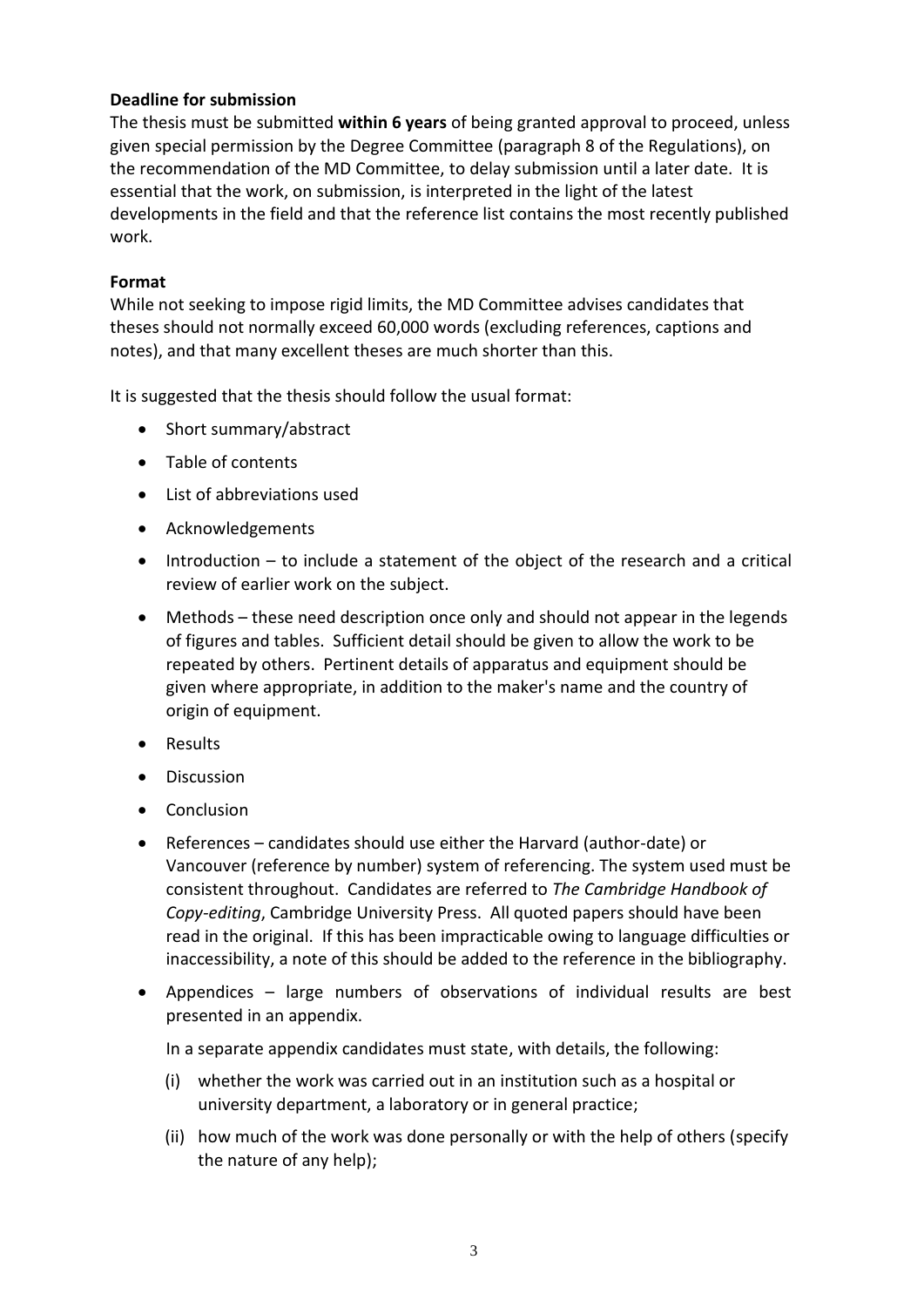- (iii) if the work was not entirely independent, under whose supervision or with whose collaboration it was done;
- (iv) whether any of the work referred to in the thesis has been published previously by the candidate; if so, please supply a list of the papers concerned and, if possible, supply reprints;
- (v) details of submission to, and approval from, an Ethical Committee (where appropriate); and a statement that human experiments were performed with the understanding and consent of each subject.

## **Ethical considerations**

The MD Committee wishes to remind candidates that the design and conduct of research work proposed for the MD degree should conform to high standards of medical ethics. It is advisable to seek the approval of a local ethics committee where appropriate.

**Animal experiments**: candidates must provide a full description of their anaesthetic and surgical procedures. They must also provide evidence that they took adequate steps to ensure that animals did not suffer unnecessarily at any stage of the experiments.

**Human experiments**: theses describing experiments on human subjects involving procedures that are not therapeutic and carry a significant risk of harm must include (in an appendix) a statement that the experiments were performed with the understanding and consent of each subject. We draw candidates' attention to the code of ethics of the World Medical Association (Declaration of Helsinki).

The MD Committee reserves the right to make a judgement on the ethical propriety of studies.

### **Submission of the thesis**

Your thesis should be submitted electronically to md-admin@medschl.cam.ac.uk Hardbound copies will be required later – see below.

Your thesis must include the following:

- 1. A title page displaying
	- the full title of the thesis;
	- your full name (as it appears on your passport);
	- the date of your submission (month and year);
	- a declaration stating: *This thesis is submitted for the degree of Doctor of Medicine.*
- 2. A signed declaration in the preface stating:

*This thesis is the result of my own work and includes nothing which is the outcome of work done in collaboration except as declared in the Preface and specified in the text.*

*It is not substantially the same as any that I have submitted, or is being concurrently submitted for a degree or diploma or other qualification at the University of Cambridge or any other University or similar institution except as declared in the Preface and*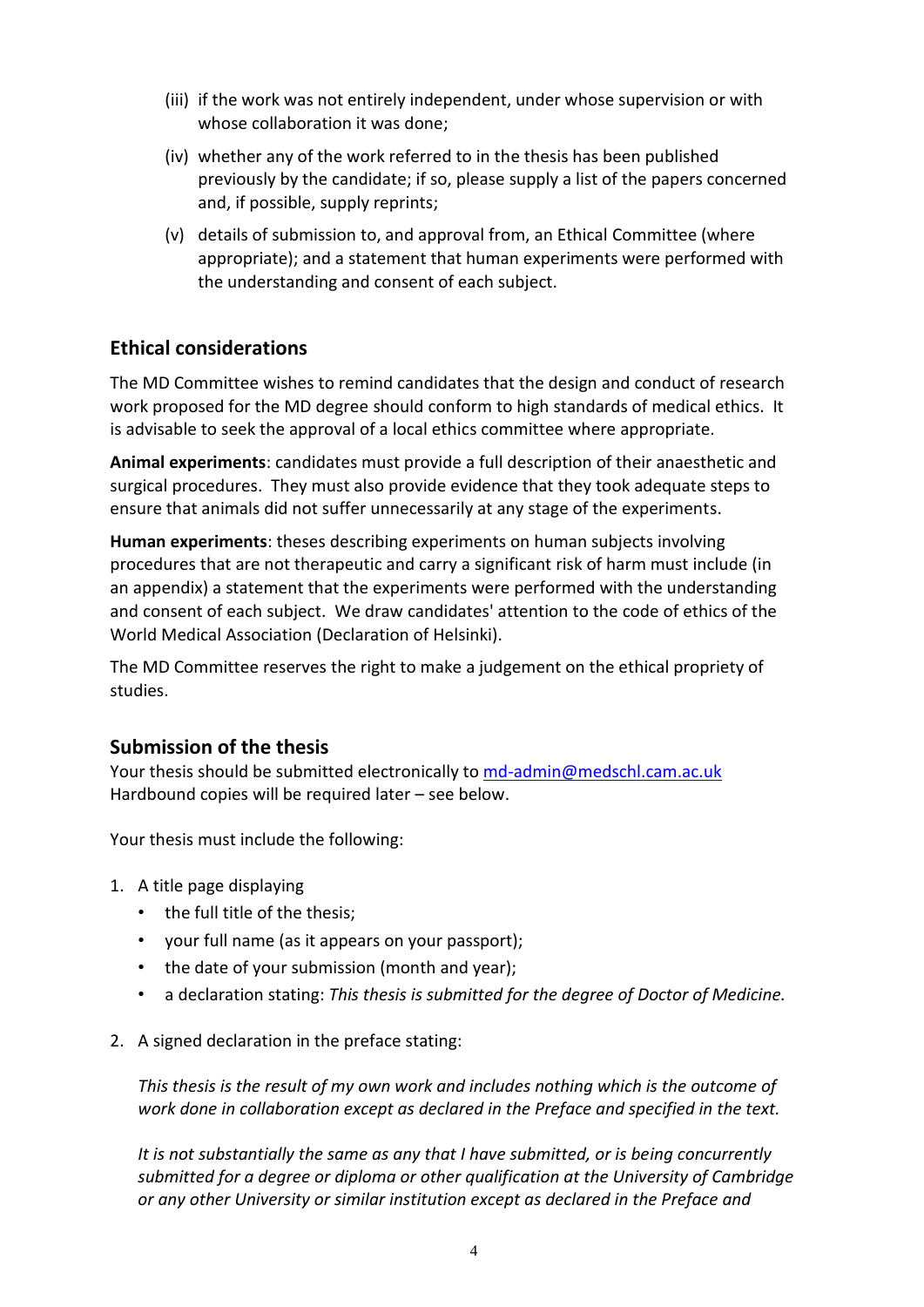*specified in the text. I further state that no substantial part of my thesis has already been submitted, or is being concurrently submitted, for any such degree, diploma or other qualification at the University of Cambridge or any other University of similar institution except as declared in the Preface and specified in the text.* 

*It does not exceed the prescribed word limit of 60,000 words.*

## **Examination procedure**

In the first instance, the Degree Committee will refer each thesis to be examined to the MD Committee, who may refer it to one or more referees for their opinion and advice before deciding whether the thesis constitutes *prima facie* a qualification for the MD degree.

If, based on this advice, the Degree Committee decides that the work **does not** constitute *prima facie* a qualification for the degree, no Examiners will be appointed, and a resolution of the Degree Committee to that effect, with the names of those present and voting on either side, shall be sent to the Student Registry, which shall communicate the decision to the candidate.

If the advice is that the work **does** constitute *prima facie* a qualification for the degree, the work will be sent to two Examiners, one internal to the University, and one external, appointed by the Degree Committee on the recommendation of the MD Committee. Each Examiner will make an independent report to the Degree Committee on the thesis. If the Examiners do not agree in their recommendations or if for any other reason the Degree Committee, or the Student Registry, need a further opinion or opinions on the merit of the work submitted, the Degree Committee may appoint an additional Examiner or additional Examiners. You will be informed who your examiners are when you are sent details of the arrangements for the Act (viva).

#### **The Act (viva voce examination)**

The examination is completed by "the Act" – an oral examination on the thesis and the general field of knowledge within which it falls. This is normally held in Cambridge at the Clinical School. It is conducted by the two Examiners appointed by the Degree Committee and chaired by the Assessor (or a Deputy if necessary). The Chair will report to the MD Committee on the outcome of the Act.

The Examiners jointly examine the candidate *viva voce* on questions connected with the work submitted as well as on other medical subjects and sign a joint certificate of the result. If the Examiners do not agree in their recommendations or if for any other reason the Degree Committee or the Board need a further opinion or opinions on the merit of the work submitted, the Degree Committee may appoint an additional Examiner or additional Examiners.

The Degree Committee will consider your Examiners' reports and, if they are satisfied that the work you submitted and your performance in the Act are of the requisite standard for the degree, you will be notified accordingly by the Student Registry. It is normal for this to be conditional on completion of minor or more substantial corrections. If you have not reached the required standard the Degree Committee may permit you to submit a revised thesis.